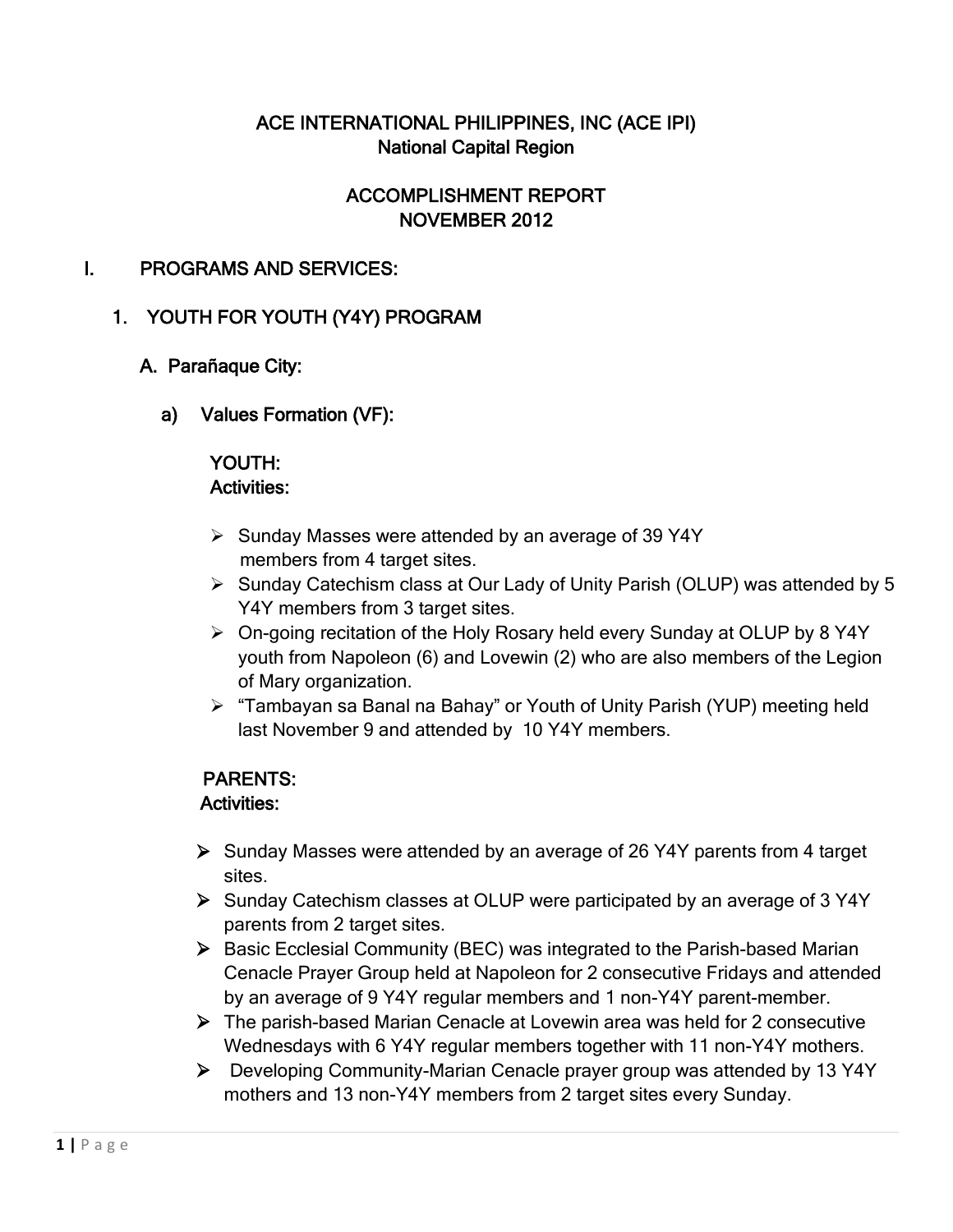- The monthly Holy Mass at Lopezville was attended by 2 Y4Y families and about 30 non-Y4Y parents & 20 non-Y4Y children.
- Regular recitation of the Holy Rosary every Wednesdays held at OLUP and led by 2 Y4Y mothers who are also members of the Parish Legion of Mary.
- $\triangleright$  Five (5) Y4Y parents and 11 non-Y4Y parents who are members of Couples for Christ as well as the mothers who are members of "Handmaids of the Lord (Singles) " attended the prayer meeting last Nov. 15, 2012 at Area 1, residence of the facilitator, Coring de Leon.

# YOUTH & PARENTS:

The monthly Values Formation session for youth and parents was held last Nov. 24, 2012 with Lowell and Ludy Castillo as facilitators. A total of 102 participants from 4 target sites attended. Breakdown as follows:

- 43 Y4Y parents (37 singles & 3 couples)
- 59 youth
- 1. Theme/Focus of Discussion: The significance of the celebration of Christ the King.
- 2. Reflections:
	- a. The Ideal Traits of a King: Courageous, selfless, understanding and committed to sacrifice for the sake of others,
	- b. The genuine Model of Kingship is Jesus our Lord. He showed us primarily how to be obedient followers of the Almighty Father, how to love and forgive and how to be a humble servant by washing the feet of His disciples.
	- c. Often, the father of the house serves as the King in his family. He need not be feared at, but rather, he is respected and looked up to as role-model of his children and wife. He is expected to be strong and decisive yet gentle. He strives hard to attend to the needs of his family.
- 3. Sharing from participants on the question: What is the meaning of Christ the King in our lives?
	- a. The Lord Jesus is the center of our family life. We want to follow Him. He is the source of all our strength. He protects us and heals us physically and emotionally.
	- b. Just like the example of Jesus, we should also be forgiving, just and generous.
	- c. A King treats everyone equally, with respect. A King is not just a Master but a Servant, ready and willing to help for the good of others.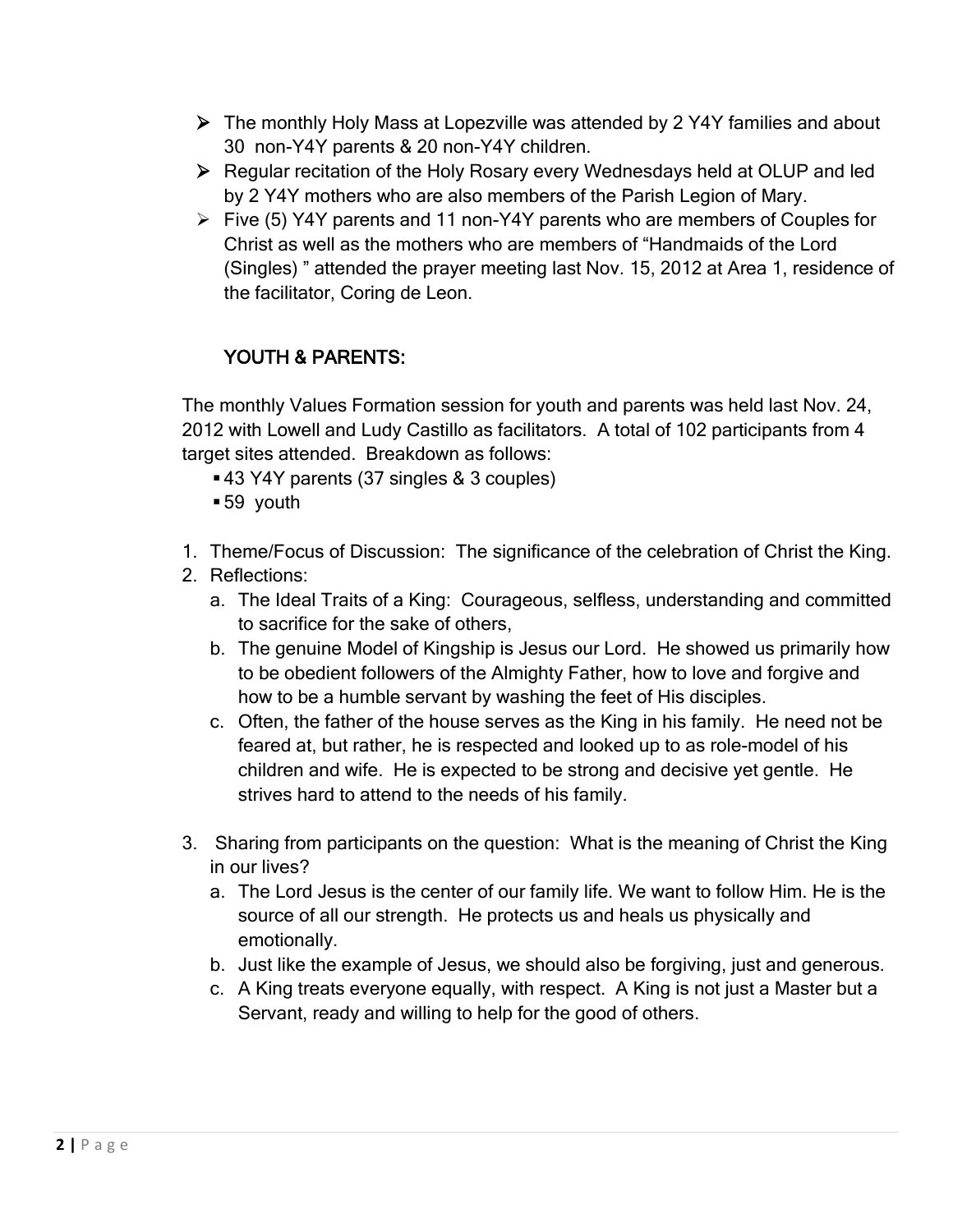- 4. Realizations/Resolve to do:
	- a. Count always our daily blessings and thank God for them.
	- b. Continue doing good to others. Don't quit. Be Christ-like.
	- c. Allow ourselves to become channels of God's graces.
	- d. Show gratitude at all times especialy to our parents. As long as we can, let us personally take care of them in their older years, instead of just bringing them to the home for the elders.

### b.) Educational Assistance (EA):

- 1. Under the Pondo ng Pinoy (Pnp) sponsorship:
	- a. Fare-support was given to 1 elementary and 24 high school students. Two (2) of the high school students were not given their fare-support due to non-submission of report cards.
	- b. Four (4) students in high school, three (3) in Grade 7 and one in elementary availed of project support.
	- c. One (1) Y4Y Grade 7 student and two (2) college students were replaced because they cannot comply with ACE IPI requirements.
	- d. Twenty-five (25) out of 27 elementary & high school Y4Y students have submitted their report cards for second grading period.
- 2. Under the Other ACE IPI sponsorships:
	- a. Five (5) students received fare support.
	- b. Two (2) Grade 7 students availed of project support.
	- c. Five (5) high school Y4Y students have submitted their report cards for second grading period.
	- d. Five (5) College, seven (7) high school and two (2) Grade 7 students had access with the ACE IPI office computer/internet facility for their research assignments, book reports including printing of outputs.
	- e. Two (2) college students received their cash incentive for garnering a 1.80 & 1.69 GPA from their first semester of SY 2012-2013 equivalent to P500.00 & P800.00 respectively.

### 2. Assistance to Children of Inmates:

Three (3) Y4Y families regularly attend the Values Formation sessions.

### 3. Community Action and Volunteerism:

 $\triangleright$  One Y4Y mother served as volunteer-documenter of the scheduled Values Formation session.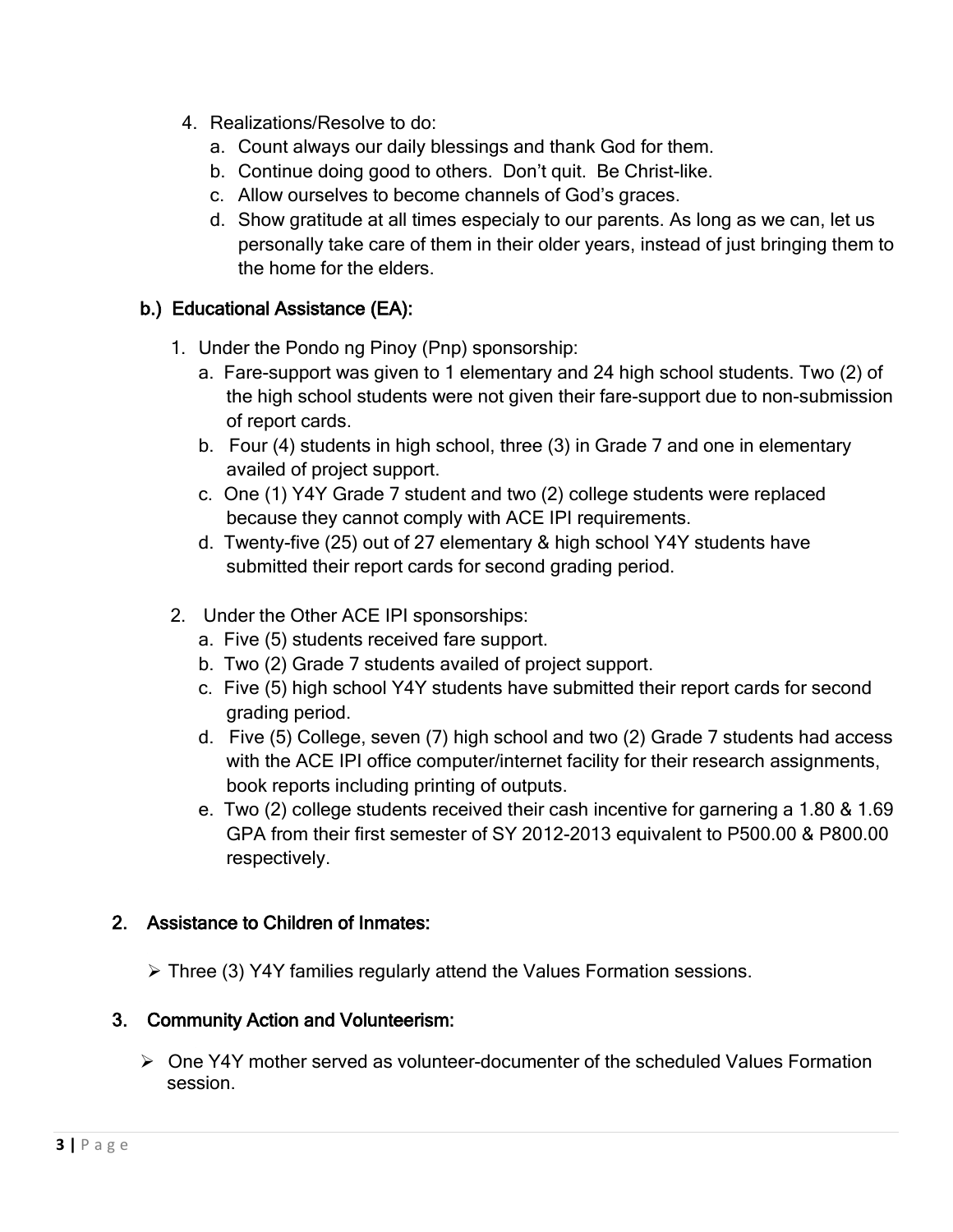- $\triangleright$  Two mothers regularly served as office volunteers particularly in monitoring the youth and parents' attendance in special meetings, values formation and other worship activities.
- Seven (7) Y4Y mothers and one (1) Y4Y father from Lopezville, Riverville & Napoleon areas were assigned to handle budgeting, marketing and cooking of meals during Values Formation session. They also took charge of setting-up and cleaning the venue before and after the session.
- $\triangleright$  One (1) Y4Y youth and one father set-up the sound system used during the session.
- $\triangleright$  Two (2) Y4Y college students assisted the facilitator in handling the LCD and projector used during the session.
- $\triangleright$  Continuous visitation of the sick and survey of those who would like to receive the sacraments of baptism, confirmation and matrimony were conducted by two (2) Y4Y mothers from Napoleon area who are members of the Legion of Mary.
- $\triangleright$  One (1) Y4Y mother volunteer assisted two (2) Grade 7 students in their research work.

### 4. Support Services

- $\triangleright$  Continuously provided medicines and supply of rice to the mother of one Y4Y youth who is still recovering from heart attack.
- $\triangleright$  Individual counseling/coaching provided to graduating students as regards pertinent requirements from their chosen school/university before taking up the entrance exams. They, particularly those with good grades, were also encouraged to avail of the scholarship program of South S.E.E.D.

## B. KALOOKAN CITY:

1. Values Formation (VF): This was held at the Homeowners' office, Magdalena II,Kalookan City, 10<sup>th</sup> of November. The session was attended by 13 Y4Y youth, Area Coordinator, Sam Torrejos and a guest-visitor Ms. Mhin Rubio who is also a resident of Kalookan and is willing to help out in the Christmas fellowship. The session was facilitated by Tes Gomez.

- A. Focus of Discussion: Preparing for Advent
- B. Sharing from Participants based on the question: What excites you every Christmas?
	- 1) We look forward to family reunions and longer bonding with friends.
	- 2) We love to buy for and receive gifts from relatives and friends.
	- 3) A special time where family members go to Mass together particularly during the traditional Dawn Masses.
	- 4) We seem to find time asking God to give us continued blessings.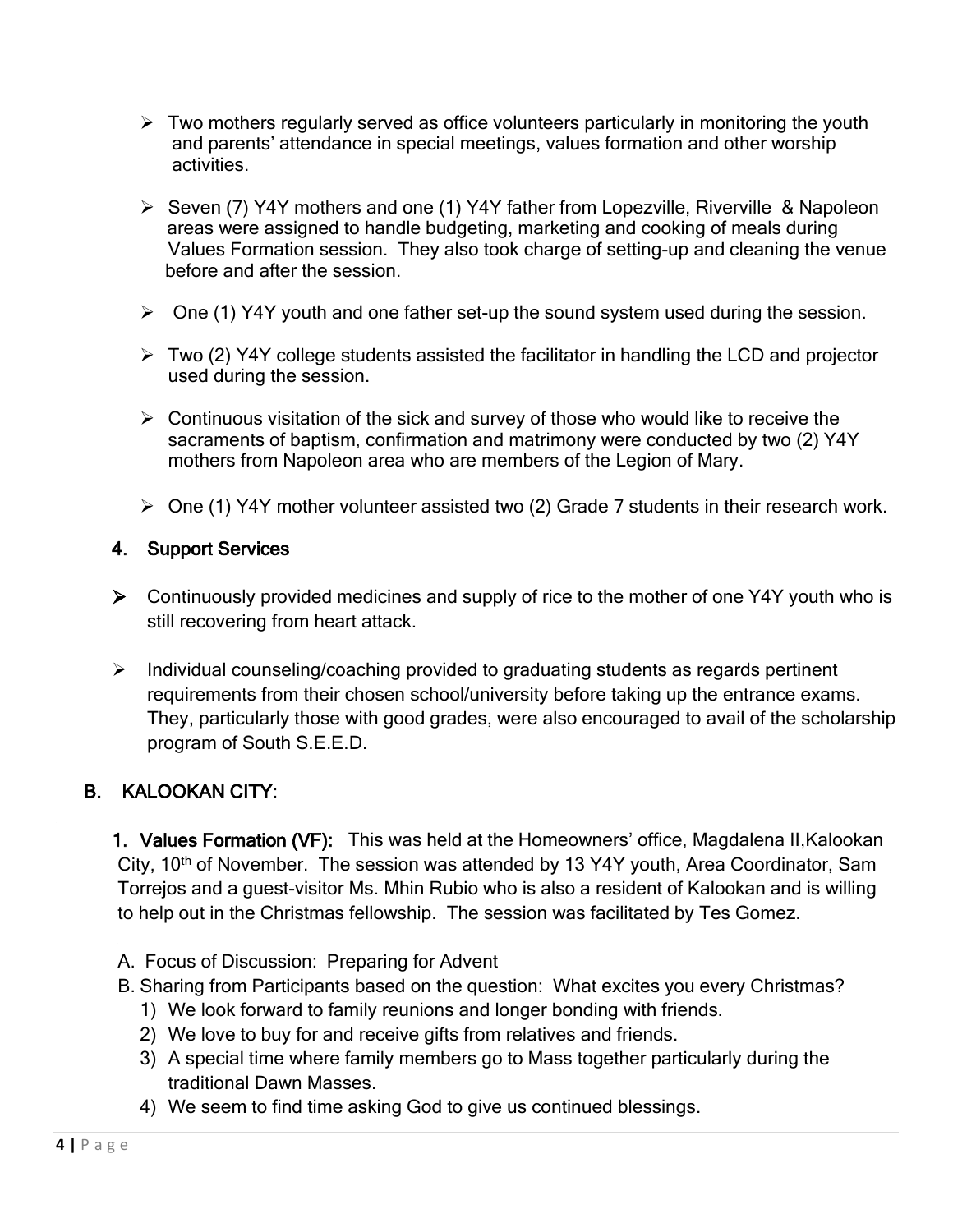Noted: Some of the youth also shared their joyful as well as sad Christmas experiences.

C. Reflections and Learnings:

The facilitator shared how a contemplative religious congregation of nuns found excitement and fun in prayer, amidst the simplicity of life- less consumerism, less technology. Therefore:

- 1) Let us also allow ourselves to be excited with Jesus Himself, with the chance to communicate with Him and be closer to Him.
- 2) Be sensitive to the needs of co-family members- our parents and our younger siblingsdo we get to find the time to cheer them up?
- 3) Christmas is also an opportunity to refresh ourselves in the Faith-learning more thru the homilies, readings, going to Confession and trying to find a greater meaning and purpose in our lives.
- 4) Christmas is also a time to forgive, personally, those who have wronged or hurt us.

Note: The session ended with a "boyscout style" of prayer- cross-hands, with the right on top of the left hand- a symbolic expression that indeed, our lives are interconnected under one Fatherhood of God.

### 2. Educational Assistance (EA)

- $\triangleright$  Distributed the fare support of 10 in high school and the tuition-transportation-support for 3 in vocational. Another one in vocational has not enrolled yet.
- $\triangleright$  Provided the project support of 5 youth members, as requested.
- $\triangleright$  Received the receipts for project support and the Report cards of 7 youth beneficiaries,
- $\triangleright$  One youth in high school has been absenting in the distribution meetings due perhaps to the feeling of embarrassment as she waas dropped from one subject. A meeting with the mother is being scheduled.

#### 3. Community Action and Volunteerism:

- $\triangleright$  Peer counseling: One youth member conferred with a problematic co-member.
- The male Y4Y members clean the venue before and after every VF session.

### C. LIVELIHOOD PROJECT:

- Production, promotion and selling of detergent powder, dishwashing gel, fabric conditioner, & liquid bleaching aid including liquid hand soap and hand sanitizers are still on-going.
- $\triangleright$  Alternative supplier of raw materials identified.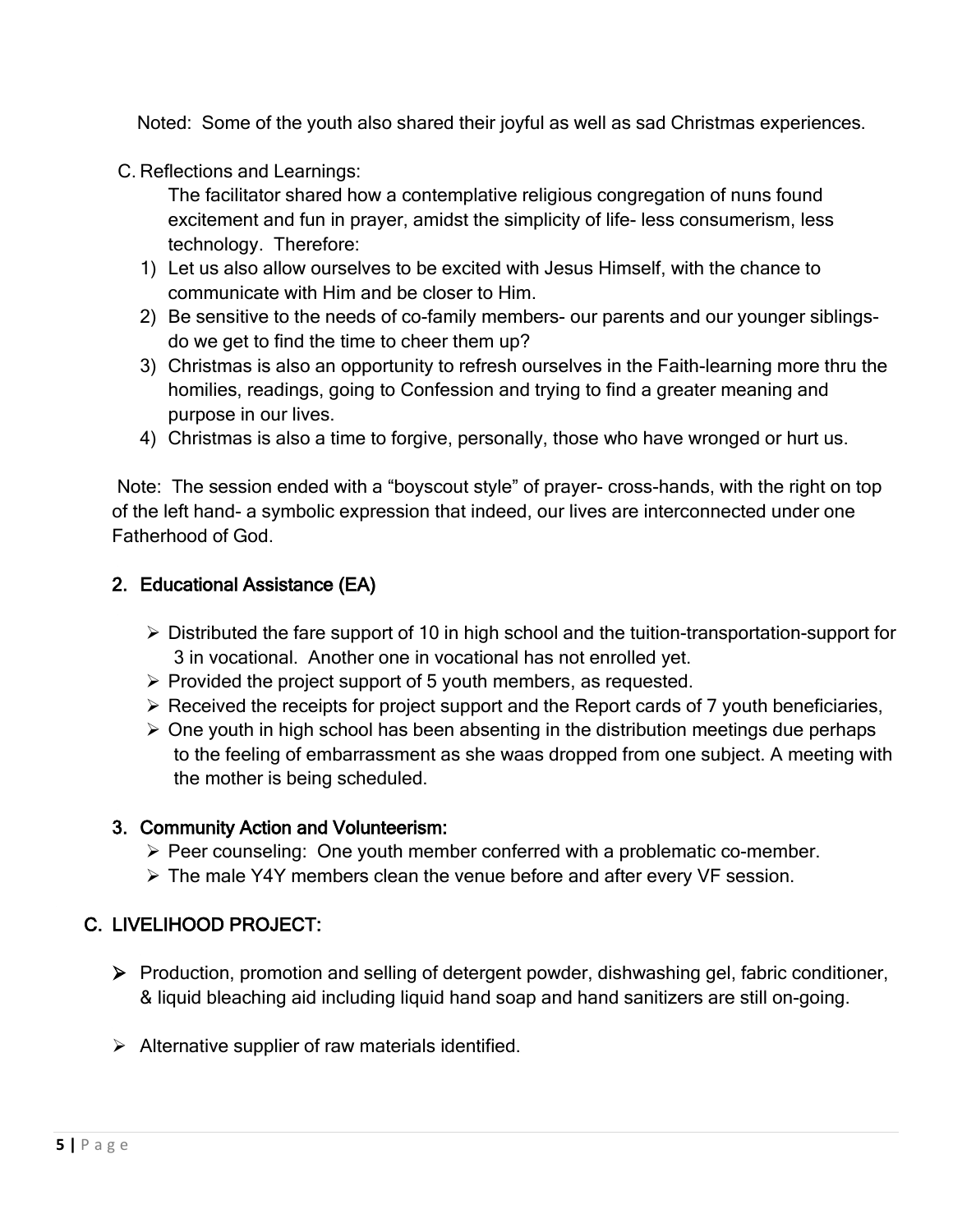# D. ADVOCACY & NETWORKING:

- a) Resource Mobilization: Re-Proposal to "Pondo ng Pinoy" (PnP)
	- $\triangleright$  The 2<sup>nd</sup> tranche of funding assistance amounting to P40,500 was received from the PnP Curia last November 8,
	- Started drafting the required Report for the release of 3<sup>rd</sup> tranche of funding assistance.
- b) Reporting to Sponsors/Donors:
- $\triangleright$  Acknowledged receipts of donations from three (3) Y4Y sponsors.
- Contacted Mr. Randy Manaloto of Jaycees who promised to help out renew the support of JCI Manila for the selected 10 youth members who did not received similar support this SY 2012.

### II. ADMINISTRATIVE:

#### 1. Y4Y Parañaque and Kalookan - Educational Assistance:

- a. Facilitated the following:
	- Distribution of fare-support and school projects to concerned Y4Y elementary & high school students on a weekly basis.
	- $\triangleright$  Distribution of fare-support and tuition fees of college/vocational students for 2<sup>nd</sup> semester of SY 2012-2013.
- b. Monitored the remaining balances of project support provided to each Y4Y elementary & high school students both from Parañaque & Kalookan.
- c. Followed-up the submission of report cards of Y4Y elementary & high school as well as college/vocational students for their 2<sup>nd</sup> grading period and 1<sup>st</sup> semester respectively.
- d. Provided cash incentives to two (2) college students whose GPA from their first semester was 1.80 & 1.69 respectively.

## 2. Y4Y Values Formation (Parañaque City)

a. Assigned another group of Y4Y mothers who will take charge of budgeting, cooking and distribution of meal/snacks to participants in the Values Formation session.